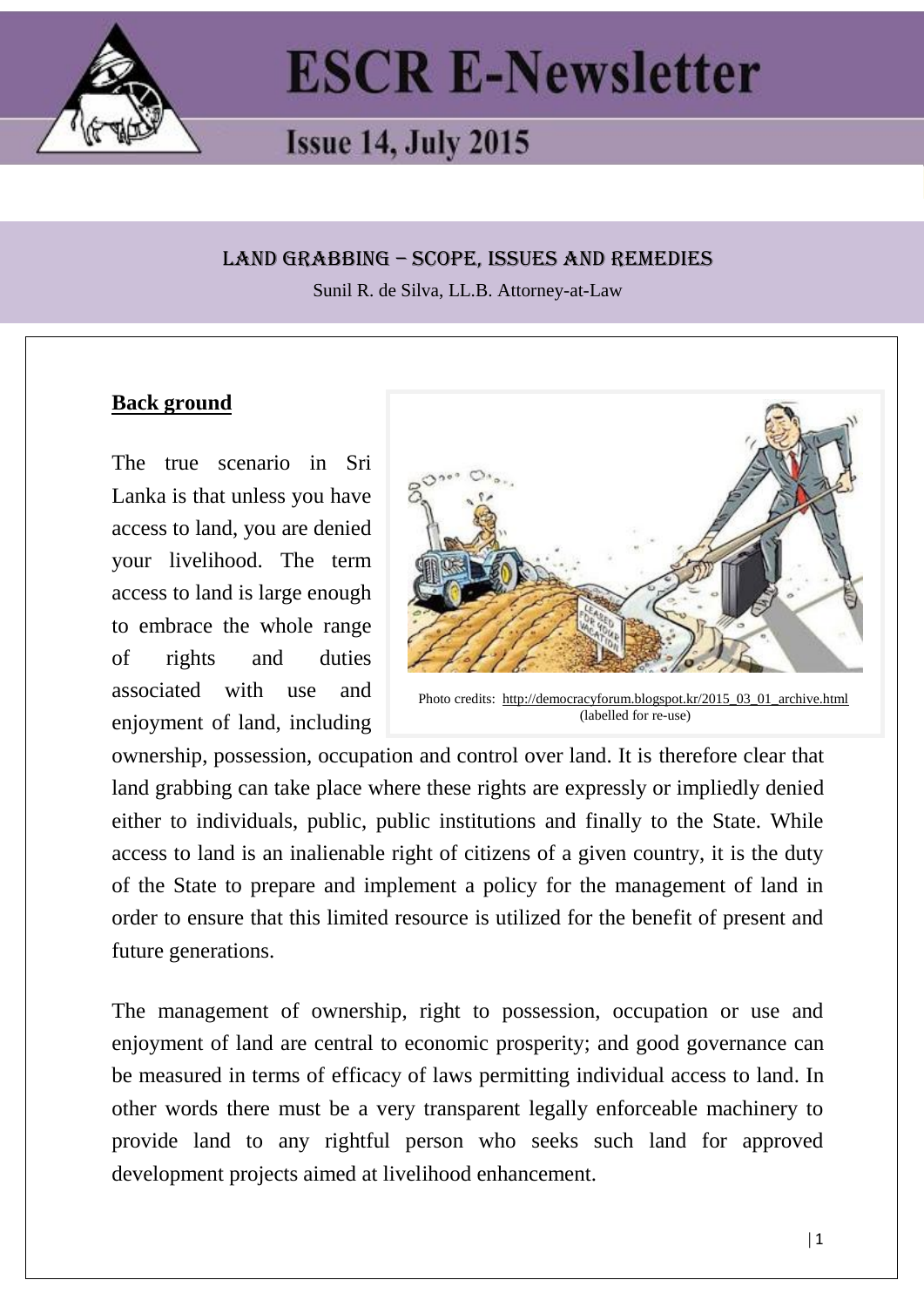## **Scope of the problem of land grabbing.**

In this background, land grabbing can take one of several forms.

- (a) Land acquisition for public purposes or approved projects of the State.
- (b)Encroachment of land by private individuals or corporations.
- (c) Unscrupulous occupation of large extents of land by armed forces.
- (d)Lease or Sale of State land to multi-national companies with apparently legal agenda.
- (e) Morbid failure on the part of Statutory functionaries (to make relevant orders at crucial times) such as, Divisional Secretaries, Urban Development Authority, Mahaweli Development Authority etc. result in land grabbing by unauthorized persons.



Photo taken from http://transcurrents.com/news-views/wp-content/uploads/2011/09/llp195.jpg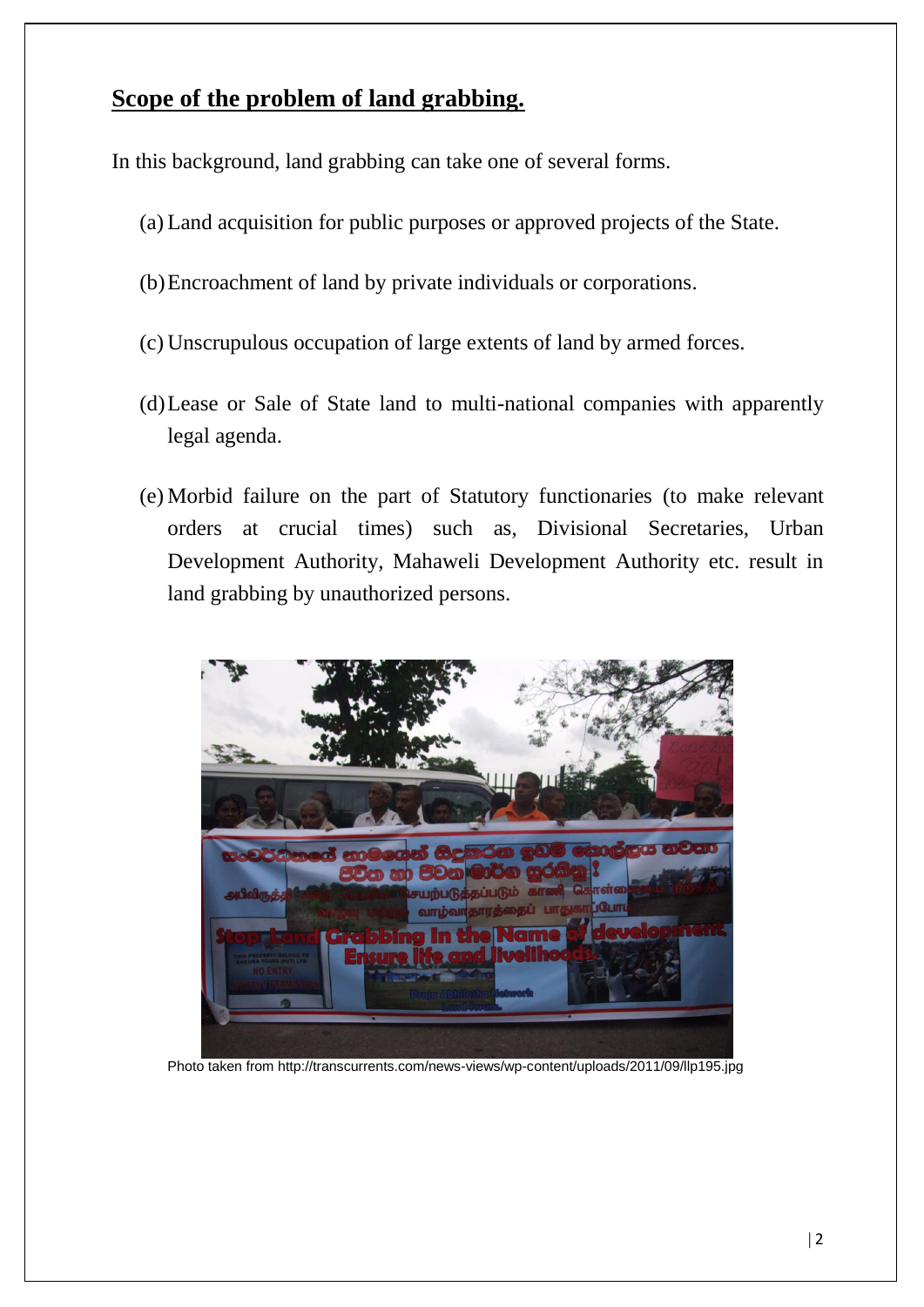Being an agricultural economy, Sri Lanka has a long history of land grabbing going back to the British colonial era, when, from 1805 onwards, lands were expropriated for plantations of cinnamon, coffee and rubber. In 1840, with the enactment of the Crown Land Ordinance and waste land Ordinance the British Government ensured the availability of land to British investors to set up plantations both on watersheds and elsewhere. Local Sri Lankan communities suffered by losing their traditional rights to access and use their land. Up to then, the land as a resource had been admittedly well managed by indigenous practices.

#### **Land grabbing essential part of governance**

The foregoing scenario proves that land grabbing is part of uncivilized governance. It reached the highest devastative levels through the Waste Land Ordinance when a British businessman introduced commercial tea plantations in the district of Kandy. Tea plantations owned by British companies flourished as a result of large scale land grabbing and the exploitation of migrant workers from southern India through forced labour.

### **Magnitude of the problem**

This land grabbing also marks the beginning of senseless destruction of watersheds in the country which continues unabated up to date, even under the so-called national governments. It is an undeniable fact that the central mountainous area of Sri Lanka is the heartland of the country providing sustenance to all other parts of the country, irrespective of the racial composition. If this area is kept free from human intervention, it will certainly, but indiscriminately provide much needed sustenance to the rest of the country to usher in a new era of development. The nature is no respecter of persons. Our politicians have failed to realize this truth. Up to this very moment there appears to be no policy of reclaiming the watersheds, which means the crucial mountainous uplands of Sri Lanka.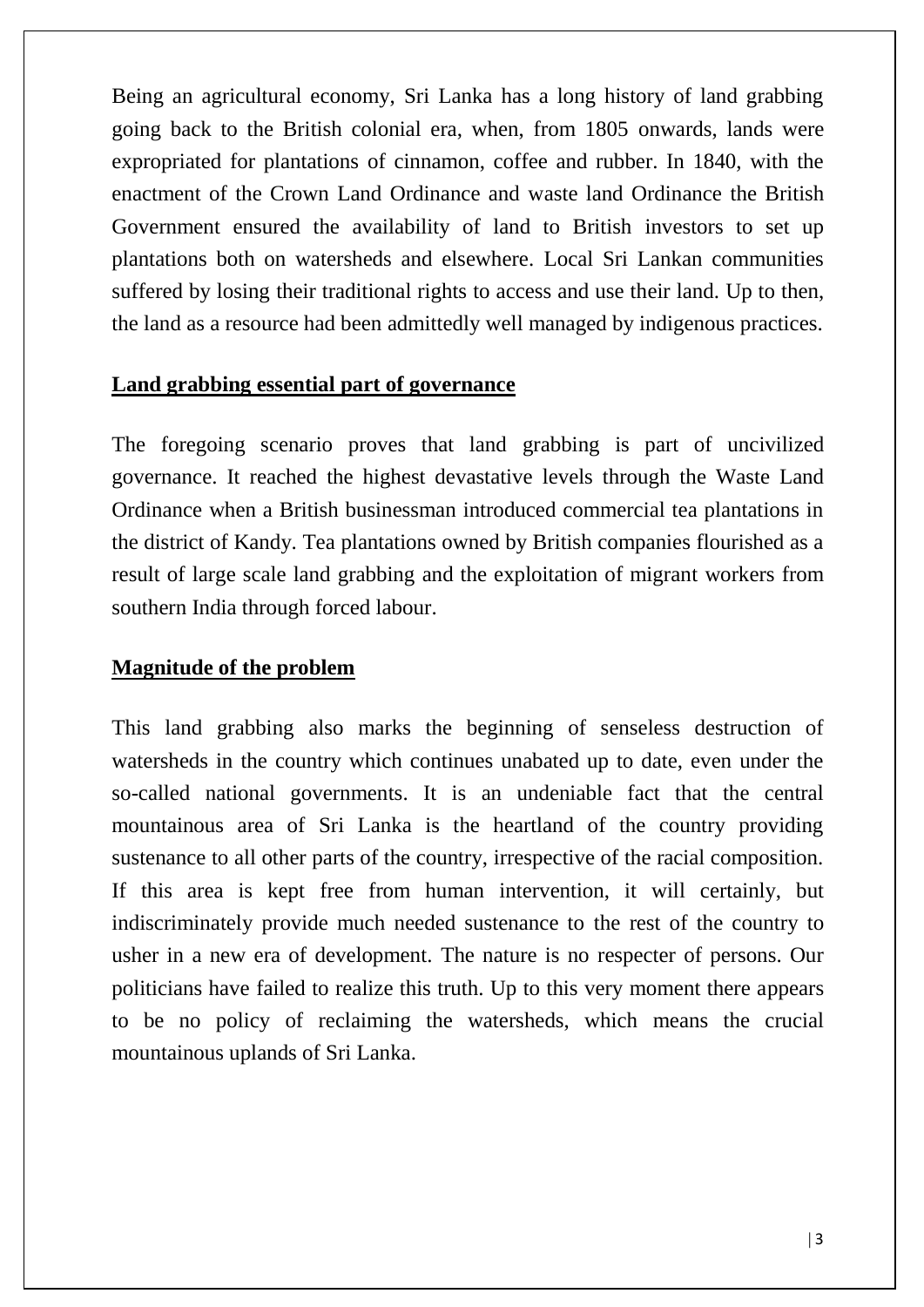#### **Destruction of livelihoods**

The successive governments have failed to re-establish the natural forests destroyed by their predecessor in these heartlands. As a result, we continue to experience constant floods, droughts, bushfires, earth slips, and forest dwindling which has finally led to shortage of water, food, power and livelihoods. But it has promoted short term gains for most politicians who are active in divisive politics.

Recent examples of land grabbing under the guise of development projects are as follows; Sea Port, Hambantota, Airport, Mattala, Road Network at Mayurapura and Siribopura, all in the southern province in addition to Uva, northern and eastern provinces.

Why I call them land grabbing in the guise of development projects is

- (a) that these development projects never followed the legally established approval procedures prescribed by the National Environmental Act on one hand and Policy approved by the cabinet in 1995 as National Involuntary Resettlement Policy, which has no legal force up to date. The Government has maliciously failed to pass it as an Act of parliament.
- (b)Legal procedure prescribed by the Central Environmental Act, Land Acquisition Act, Sri Lanka Ports Authority Act and Land Development Ordinance were not followed in many instances in acquiring these lands.
- (c) It is dangerous to rely on the existing land acquisition Act as providing socially acceptable machinery to acquire lands for public purposes.
- (d)Divisional Secretaries who are now vested with powers earlier held by the Government Agents under the State Land Act and the Land Development Ordinance invariably fail in carrying out their quasi-judicial duties coming under their respective Statutes. They don't evince a judicially active mindset. That is basically the nature of the uncivilized public service in this country. No politician is worried about reforming them. They themselves are in need of reform.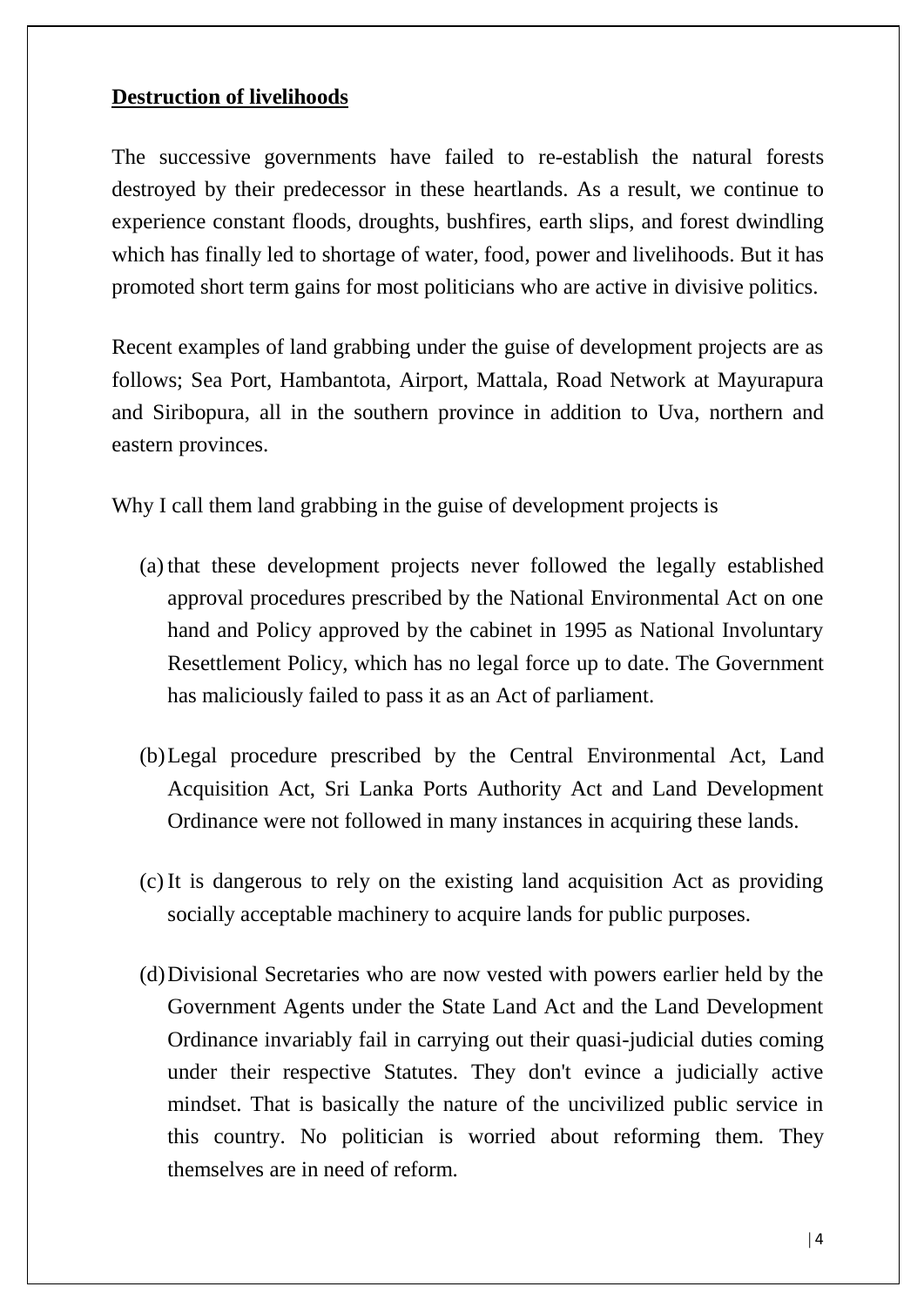- (e) This may be due to Prejudice, Malice, Fear and Ignorance, an essential part of the culture of public servants.
- (f) It should be no news to anyone with a basic knowledge of the provisions in the land acquisition Act that;
	- i. Any body's private land can be acquired by the State without first paying a cent.
	- ii. Possession of such lands acquired whether they be houses, estates, barren lands or plantations can be taken without providing any compensation or alternative accommodation.
	- iii. One can be totally homeless when acquisition is completed by taking over possession.
	- iv. If you object, the Magistrate can issue at the request of the State an order to Fiscal ejecting you from your home or land. The Magistrate cannot inquire into the legitimacy of your homelessness.
	- v. If you disagree with the Government's official valuation of your property you are not paid a cent, until appeal procedure is over.
	- vi. Appeal procedure takes a minimum of 5 to 10 years for completion. No cent can be paid unless and until the procedure is complete.
	- vii. All the development projects are innately accelerated, the procedure of acquisition is also accelerated in terms of the Act, but there is no acceleration of payment of compensation.
	- viii. The appeals from all claims to compensation in respect of acquired lands are heard in the Board of Review, Borella, at YMBA building.
	- ix. The Board consists of several members appointed by the President from the legal profession and former valuation department officers, who have a heritage of upholding the government's valuation.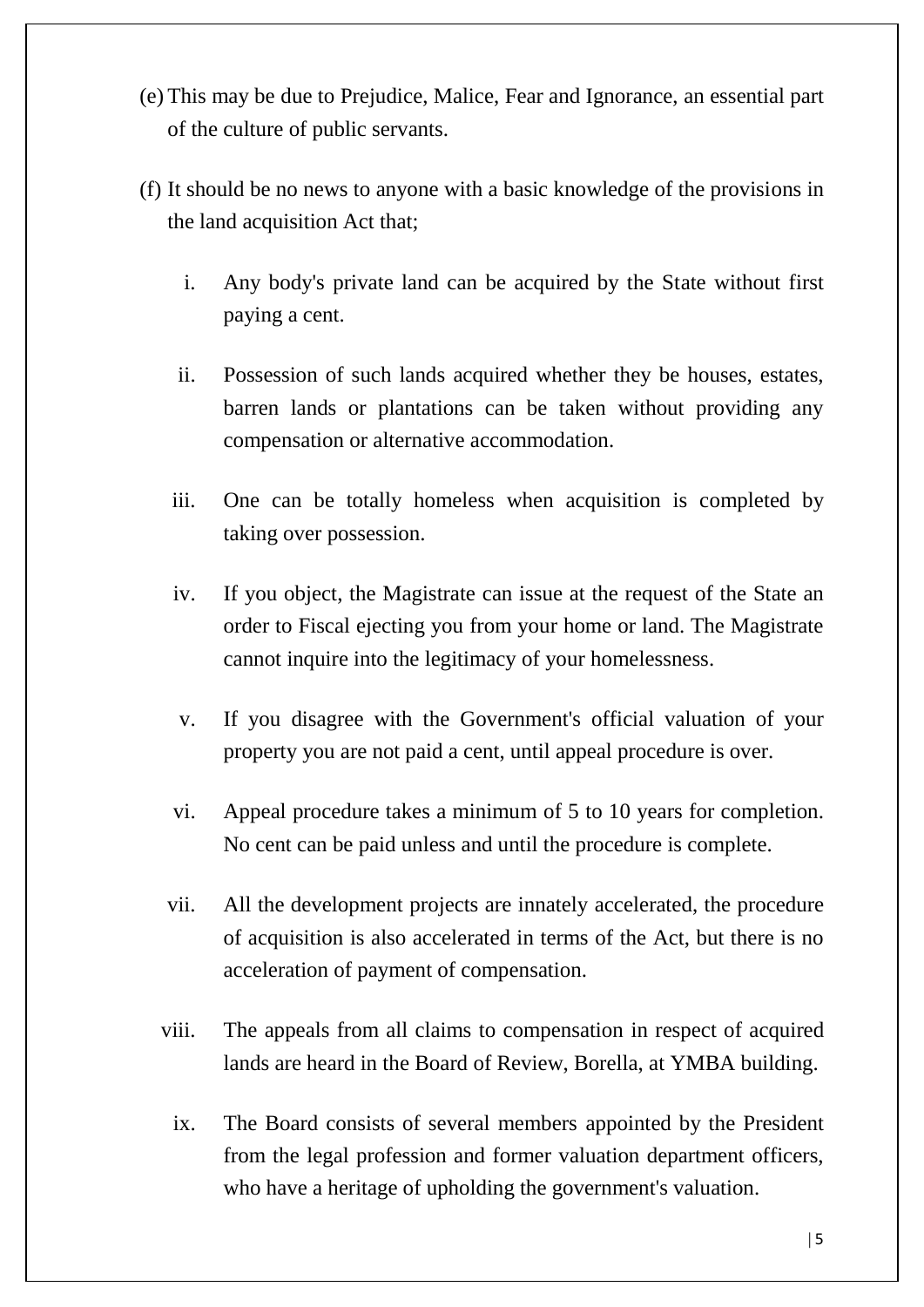- x. The rent to the building is provided by the Department of Valuation, Transport to the Board and staff is also provided by the Valuation department.
- xi. The legal officer appearing for the State is also appointed and paid by the valuation department.
- xii. This is the Board of Review set up by the Act to review and revise the orders made by Valuation Department and Divisional Secretary.
- xiii. There is no provision in the Land Acquisition Act to provide any advance payment of the final sum due to the Appellant until the appeal is over.
- xiv. This law does not provide for notice to be given of the execution of the fiscals order so that the victim can remove his household items. Therefore the State can take over not only the land and the houses thereon, but also the household goods of the victim.
- xv. Thus, this Act passively provides for total and complete social and economic disintegration of the displaced families.
- xvi. In this manner, this piece of legislation enables the officers to effectively practice terrorism against the victims of land acquisition.
- xvii. Most of the lands acquired are lying idle, but the Act does not unconditionally provide for divestiture of unused lands, thus making this piece of legislation again a mockery.

#### **Available Remedies**

Land grabbing in whatever form cannot be remedied by the District Court in view of s.23 of the Interpretation Act.

S.22 prevents the Court of Appeal and High Court of Civil appeals from exercising any power except as provided in the Proviso.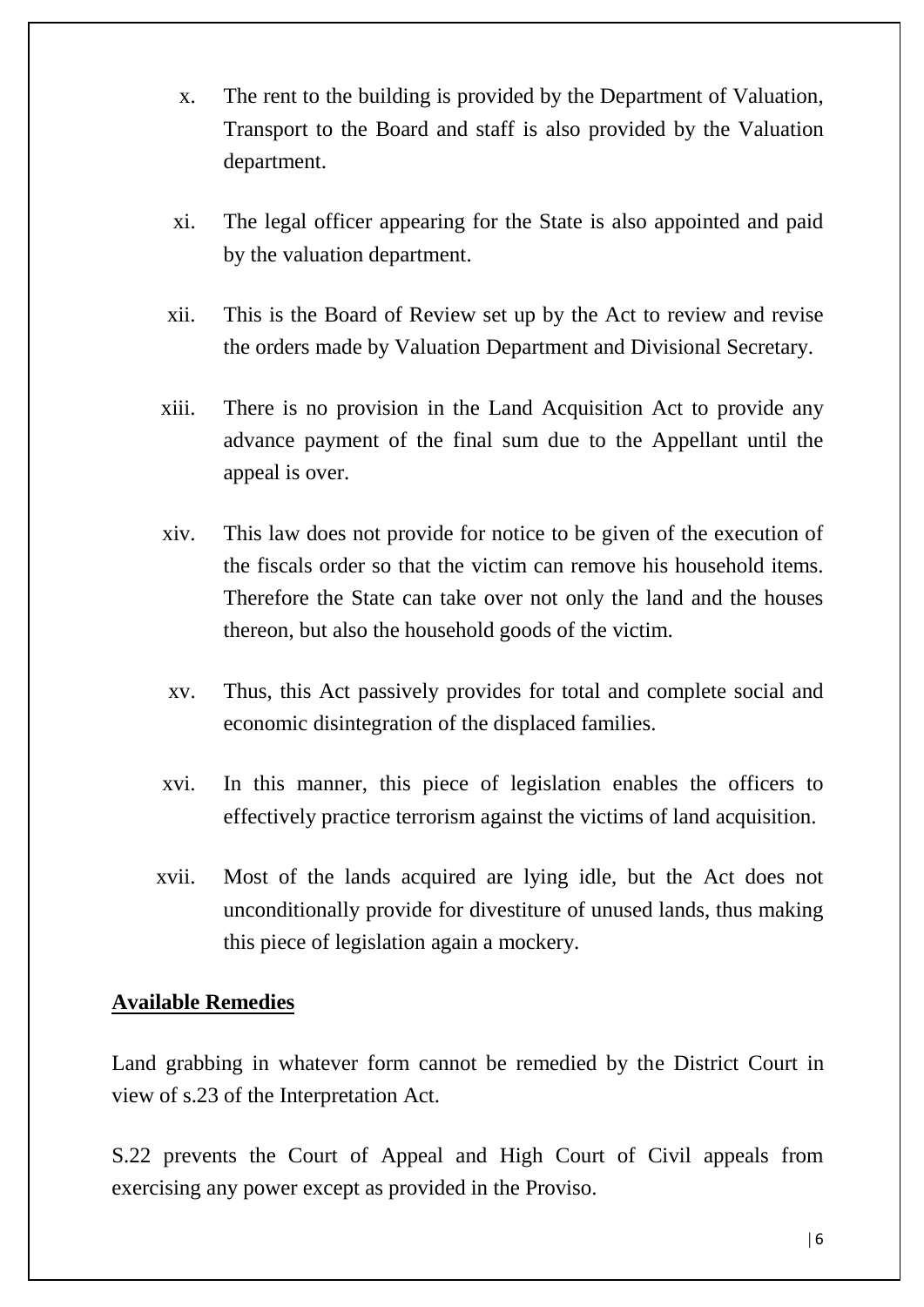S.24 prevents injunctions being granted against the State or a Minister.

Thus, wrongful acquisitions also become finally regular and legal.

Further examples; Divisional Secretaries seem to fail in most cases to effect the necessary endorsements on permits and grants upon the death of original the permit holders or grantees, acting under S.72 of the Act and the other provisions.

Unresolved disputes lead to land grabbing. Divisional Secretaries are aware of the land grabbing that takes place while relevant orders are not made.

(a) Unwanted disputes eventually arise from failure of the Divisional Secretary to alienate lands in time or when alienating without surveying. The same happens when permits or grants are issued without dispossessing current occupants.

#### **The need for a comprehensive right to information Act;**

Much of the problems that arise from the Land Development Ordinance or Land Acquisition Act or other related Act cannot be successfully handled without having access to various documents or information from the State and its authorities. Some of the documents may be from the State while others may be from private parties or companies. But unless a special law provide for peoples right to information all our efforts would be in vain. Survey department's general and current practice is not to issue copies of plans and tenement lists. There is nothing to compel them to issue a copy of a public document. There is no punishment accorded to them if they fail to follow the provisions in the Evidence Ordinance.

One of the biggest problems faced by peoples needing access to land is the absence of fixing up and punishing the relevant wrong doers within the circles public service. The Courts are powerless to do anything when it comes across a flagrant violation by a public officer in the form of a commission or omission. Right along the path to nation building the public service has been a severe stumbling block. Regular courts are not empowered to punish a public officer and